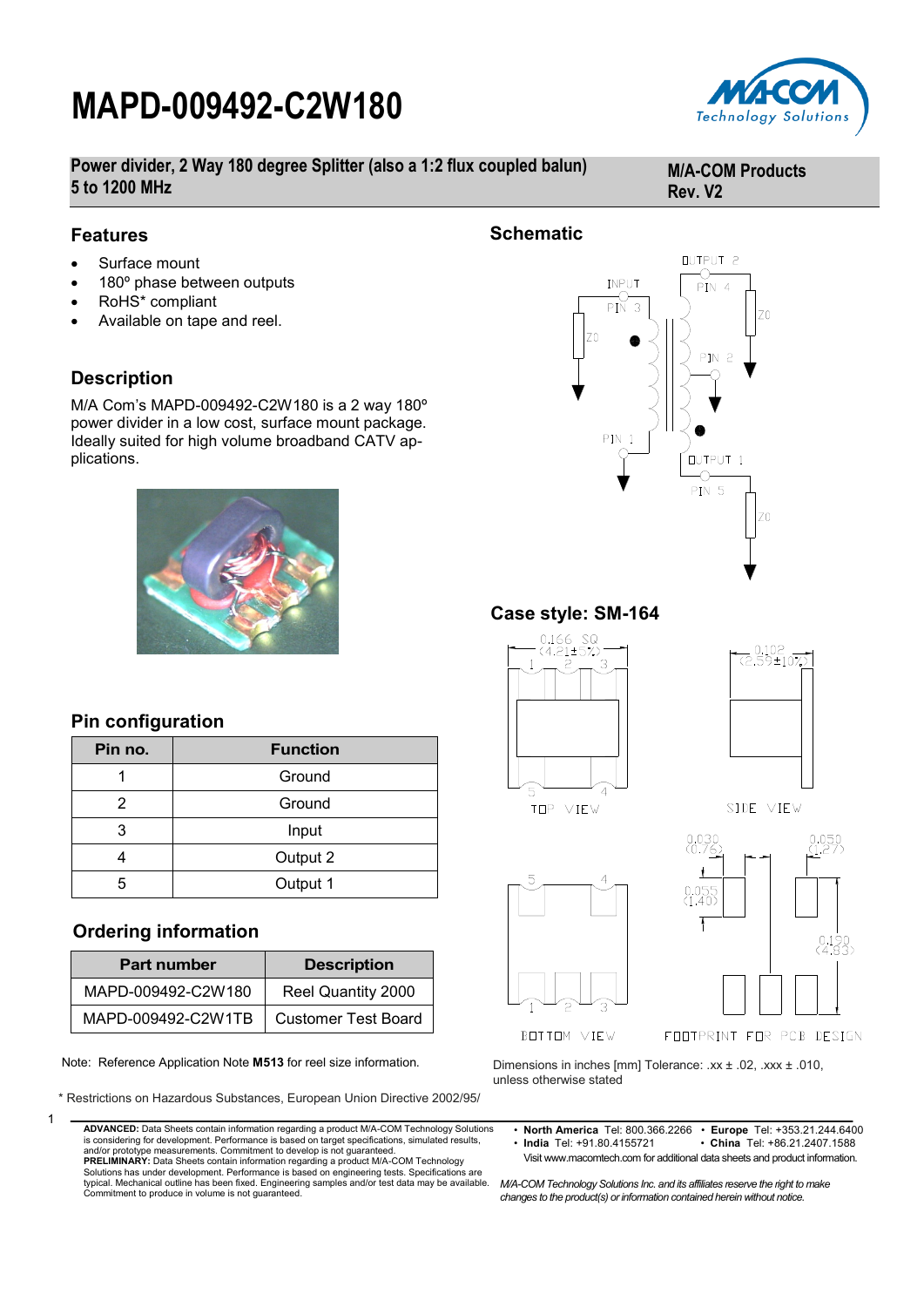# **MAPD-009492-C2W180**



**Power divider, 2 Way 180 degree Splitter (also a 1:2 flux coupled balun) 5 to 1200 MHz**

**M/A-COM Products Rev. V2**

## **Electrical Specifications: T<sup>A</sup> = 25°C, 0dBm, Z<sup>0</sup> = 75Ω**

| <b>Parameter</b>                       | <b>Test Conditions</b>                                            | <b>Units</b>                 | <b>Min</b>     | <b>Typ</b>                  | <b>Max</b>                     |
|----------------------------------------|-------------------------------------------------------------------|------------------------------|----------------|-----------------------------|--------------------------------|
| <b>Insertion Loss 1</b><br>Pin 5-3     | 5 - 200 MHz<br>200 - 870 MHz<br>870 - 1200 MHz                    | dB<br>dB<br>dB               |                | 0.7<br>1.3<br>2.7           | 1.0<br>2.5<br>4.5              |
| Insertion Loss 2<br>Pin 4-3            | 5 - 50 MHz<br>50 - 870 MHz<br>870 - 1000 MHz<br>1000 - 1200 MHz   | dB<br>dB<br>dB<br>dB         |                | 0.6<br>0.6<br>0.0<br>$-0.3$ | 1.2<br>0.9<br>0.5<br>0.2       |
| Amplitude Balance<br>(Nominal 0dB)     | 5 - 500 MHz<br>500 - 870 MHz<br>870 - 1000 MHz<br>1000 - 1200MHz  | dB<br>dB<br>dB<br>dB         |                | 0.2<br>1.3<br>2.4<br>3.4    | ±1.0<br>±2.5<br>±3.5<br>±5.0   |
| <b>Phase Balance</b><br>(Nominal 180°) | 5 - 200 MHz<br>200 - 870 MHz<br>870 - 1000 MHz<br>1000 - 1200 MHz | $\circ$<br>o<br>$\circ$<br>o |                | 0.1<br>1.3<br>4.0<br>11.0   | ±3.0<br>±9.0<br>±13.0<br>±20.0 |
| Input Return Loss                      | 5 - 870 MHz<br>870 - 1000 MHz<br>1000 - 1200 MHz                  | dB<br>dB<br>dB               | 18<br>17<br>12 | 24<br>22<br>18              |                                |

#### **Absolute maximum ratings**

| <b>Parameter</b>             | Absolute maximum                     |  |  |
|------------------------------|--------------------------------------|--|--|
| RF power                     | 50 <sub>m</sub> W                    |  |  |
| Peak IF current              | 40mA                                 |  |  |
| <b>Operating Temperature</b> | -40 $^{\circ}$ C to +85 $^{\circ}$ C |  |  |
| Storage Temperature          | -40 $^{\circ}$ C to +85 $^{\circ}$ C |  |  |

• **North America** Tel: 800.366.2266 • **Europe** Tel: +353.21.244.6400 • China Tel: +86.21.2407.1588 Visit www.macomtech.com for additional data sheets and product information.

**PRELIMINARY:** Data Sheets contain information regarding a product M/A-COM Technology Solutions has under development. Performance is based on engineering tests. Specifications are typical. Mechanical outline has been fixed. Engineering samples and/or test data may be available. Commitment to produce in volume is not guaranteed.

*M/A-COM Technology Solutions Inc. and its affiliates reserve the right to make changes to the product(s) or information contained herein without notice.* 

 $\mathfrak{p}$ 

**ADVANCED:** Data Sheets contain information regarding a product M/A-COM Technology Solutions is considering for development. Performance is based on target specifications, simulated results, and/or prototype measurements. Commitment to develop is not guaranteed.